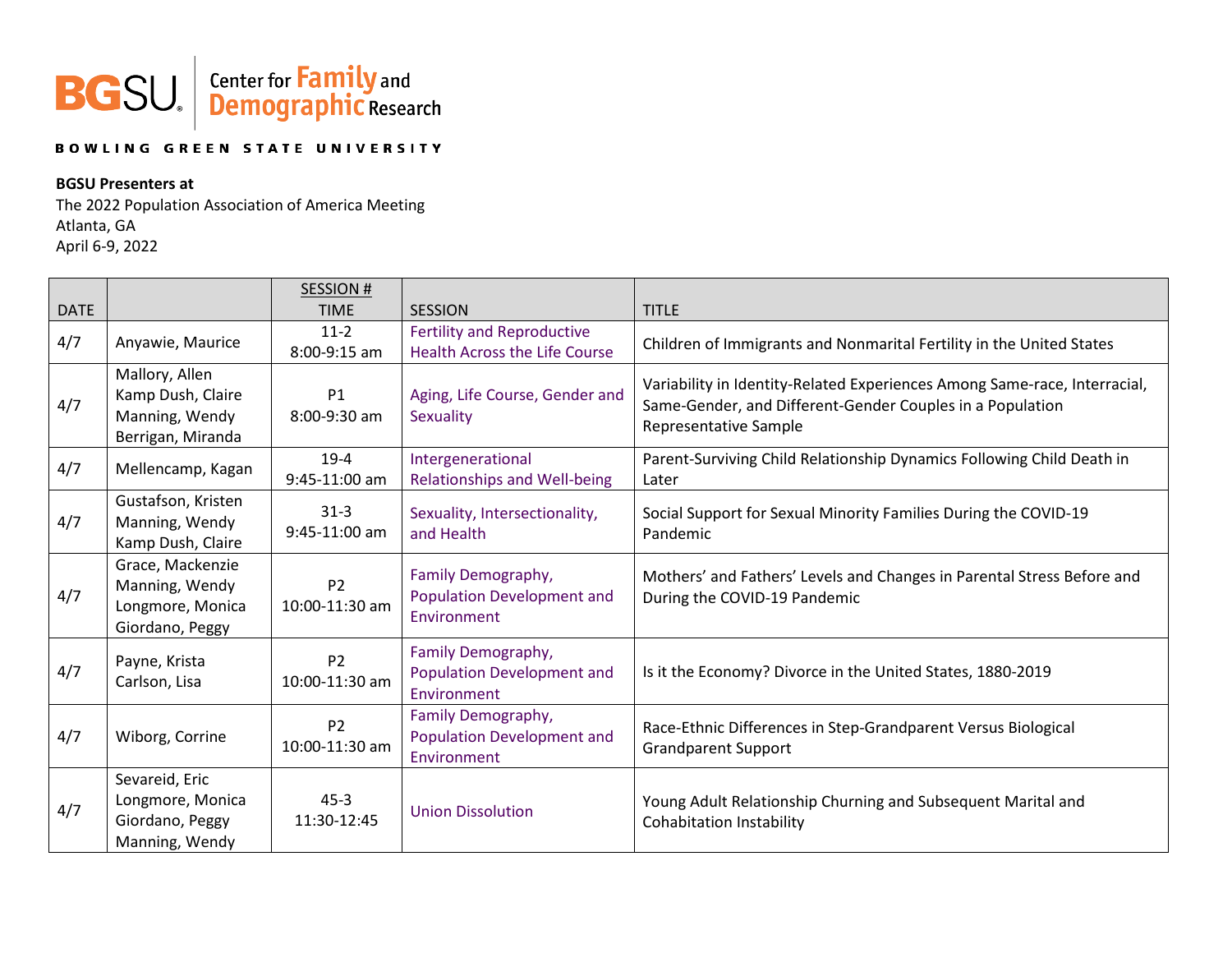|             |                                                                                                | <b>SESSION#</b>            |                                                                     |                                                                                                                                              |
|-------------|------------------------------------------------------------------------------------------------|----------------------------|---------------------------------------------------------------------|----------------------------------------------------------------------------------------------------------------------------------------------|
| <b>DATE</b> |                                                                                                | <b>TIME</b>                | <b>SESSION</b>                                                      | <b>TITLE</b>                                                                                                                                 |
| 4/7         | Kamp Dush, Claire<br>Bryant, Chalandra<br>Rice, TeKisha<br>Manning, Wendy<br>Berrigan, Miranda | $56 - 4$<br>2:00-3:15 pm   | <b>COVID-19 and Mental Health</b>                                   | Couple Relationship Functioning and Mental Health During the COVID-19<br>Pandemic: Evidence from the National Couples' Health and Time Study |
| 4/7         | Nomaguchi, Kei<br>Milkie, Melissa<br>Allen, Amira<br>Kulkarni, Veena                           | $62 - 1$<br>2:00-3:15 pm   | <b>Families and Time Use</b>                                        | Beyond Intensive Mothering: Racial/Ethnic Variation in Maternal Time<br>with Children                                                        |
| 4/7         | Kwon, Hyunjae<br>Kamp Dush, Claire<br>Berrigan, Miranda<br>Meier, Meyer<br>Manning, Wendy      | $62 - 3$<br>2:00-3:15 pm   | <b>Families and Time Use</b>                                        | The Division of Labor in Same and Different-Gender Couples During the<br>COVID-19 Pandemic                                                   |
| 4/7         | Manning, Wendy                                                                                 | $86 - 2$<br>3:45-5:00 pm   | Family Demography: Where Is<br>It Now? Where Should It Be<br>Going? | Panelist                                                                                                                                     |
| 4/7         | Lin, I-Fen                                                                                     | 70<br>3:45-5:00 pm         | <b>Caregiving and Well-being</b>                                    | Discussant                                                                                                                                   |
| 4/7         | Payne, Krista<br>Manning, Wendy<br>Carlson, Lisa                                               | $72 - 2$<br>3:45-5:00 pm   | <b>Couples and Children During</b><br>the COVID-19 Pandemic         | Marriage and Divorce during the COVID-19 Pandemic: State-level Analysis                                                                      |
| 4/7         | Lopez, Angelica<br>Sheehan, Connor<br>Yahirun, Jenjira                                         | <b>P4</b><br>4:30-6:00 pm  | <b>Health and Health Behavior</b>                                   | Romantic Partner Race/Ethnicity and Sleep Duration among Heterosexual<br><b>American Adults</b>                                              |
| 4/8         | Brown, Susan<br>Lin, I-Fen                                                                     | $129-1$<br>9:45-11:00 am   | <b>Changing Trends in Families</b>                                  | The Graying of Divorce: A Half Century of Change                                                                                             |
| 4/8         | Westrick-Payne,<br>Krista                                                                      | 129-1<br>9:45-11:00 am     | <b>Changing Trends in Families</b>                                  | A Descriptive Examination of National and State-level Marriage Rates in<br>the U.S., 1880-2019                                               |
| 4/8         | Graham, Katherine<br>Guzzo, Karen                                                              | $130 - 1$<br>9:45-11:00 am | Contraception and<br>Sterilization                                  | Variation in Long-Acting Reversible Contraceptives, Sterilization, and<br>Other Contraceptive Methods by Age and Motherhood                  |
| 4/8         | Guzzo, Karen                                                                                   | 139-2<br>9:45-11:00 am     | Looking to the Future With<br><b>Applied Demography</b>             | Applied Demography From the Perspective of a Pop Center Demographer                                                                          |
| 4/8         | Brown, Susan<br>Mellencamp, Kagan<br>Lin, I-Fen                                                | 148-1<br>11:30-12:45 pm    | Aging With Limited Family Ties                                      | Sole Family Survivors: Older Adults Lacking Family of Origin Kin                                                                             |